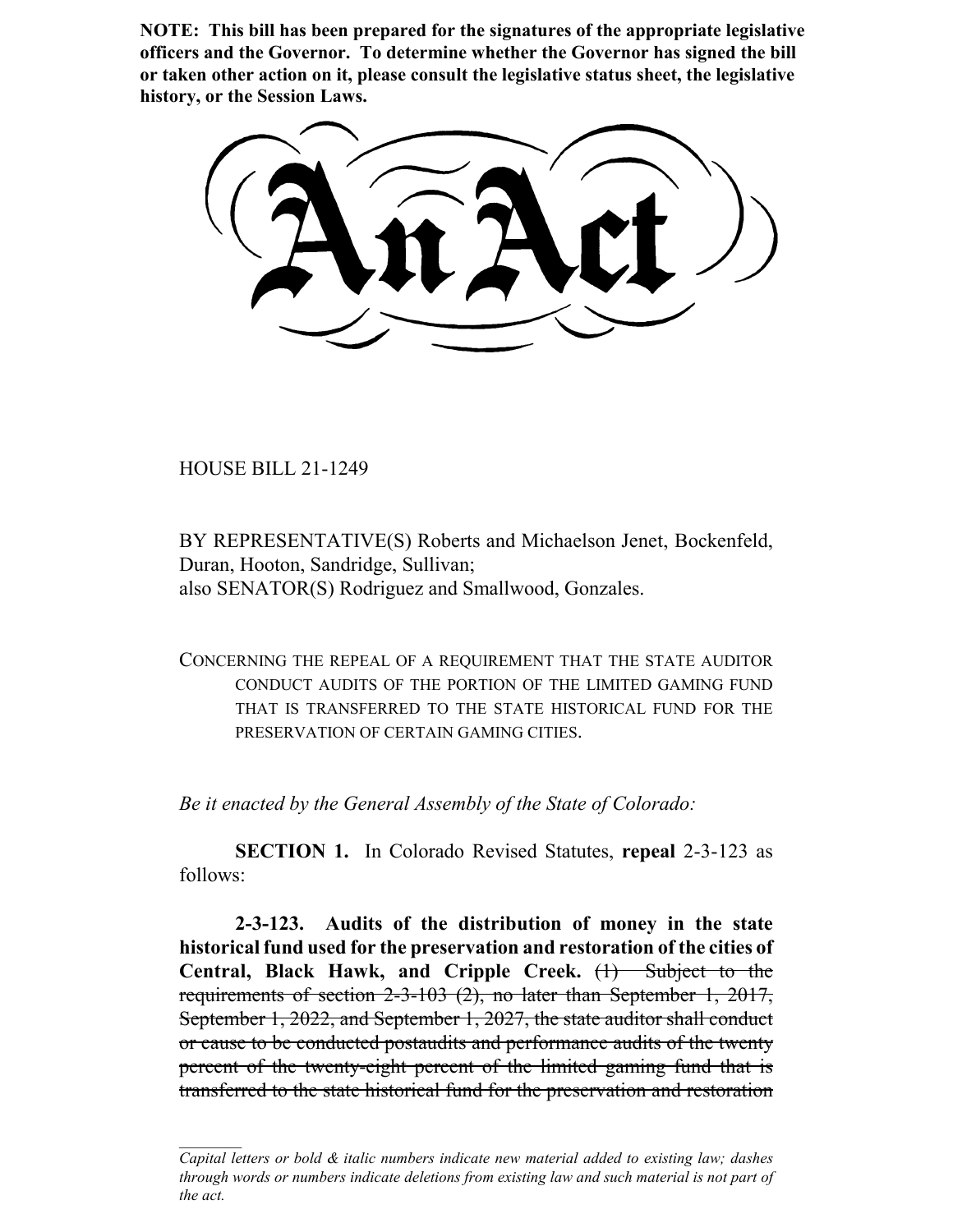of the city of Central, the city of Black Hawk, and the city of Cripple Creek as specified in section  $9(5)(b)(III)$  of article XVIII of the state constitution in order to ascertain:

(a) How the city of Central, the city of Black Hawk, and the city of Cripple Creek are spending their distributions and whether such expenditures are being used for the preservation and restoration of each city; and

(b) Whether the city of Central, the city of Black Hawk, and the city of Cripple Creek have adopted and are following the standards described in section 44-30-1202 (3) for distribution of grants from each city's share.

(2) This duty is in addition to the state auditor's duty to examine the reports submitted by the city of Central, the city of Black Hawk, and the city of Cripple Creek pursuant to the requirements of sections 29-1-606 and 29-1-607, C.R.S.

**SECTION 2.** In Colorado Revised Statutes, 2-3-103.7, **amend** (1) as follows:

**2-3-103.7. Disclosure of reports before filing.** (1) Any state employee or other individual acting in an oversight role as a member of a committee, board, or commission, or any employee or other individual acting in an oversight role with respect to any audit conducted pursuant to sections 2-3-120,  $2\overline{-3}$ -123, 10-22-105 (4)(c), and 25.5-10-209 (4), who willfully and knowingly discloses the contents of any report prepared by or at the direction of the state auditor's office prior to the release of such report by a majority vote of the committee as provided in section 2-3-103 (2) is guilty of a misdemeanor and, upon conviction thereof, shall be punished by a fine of not more than five hundred dollars.

**SECTION 3.** In Colorado Revised Statutes, 2-3-107, **repeal**  $(2)(a)(I)(B)$  as follows:

**2-3-107. Authority to subpoena witnesses - access to records.** (2) (a) (I) Notwithstanding any provision of law to the contrary, the state auditor or his or her designated representative shall have access at all times, except as provided by sections 39-1-116, 39-4-103, and 39-5-120, to all of the books, accounts, reports, vouchers, or other records or information in

PAGE 2-HOUSE BILL 21-1249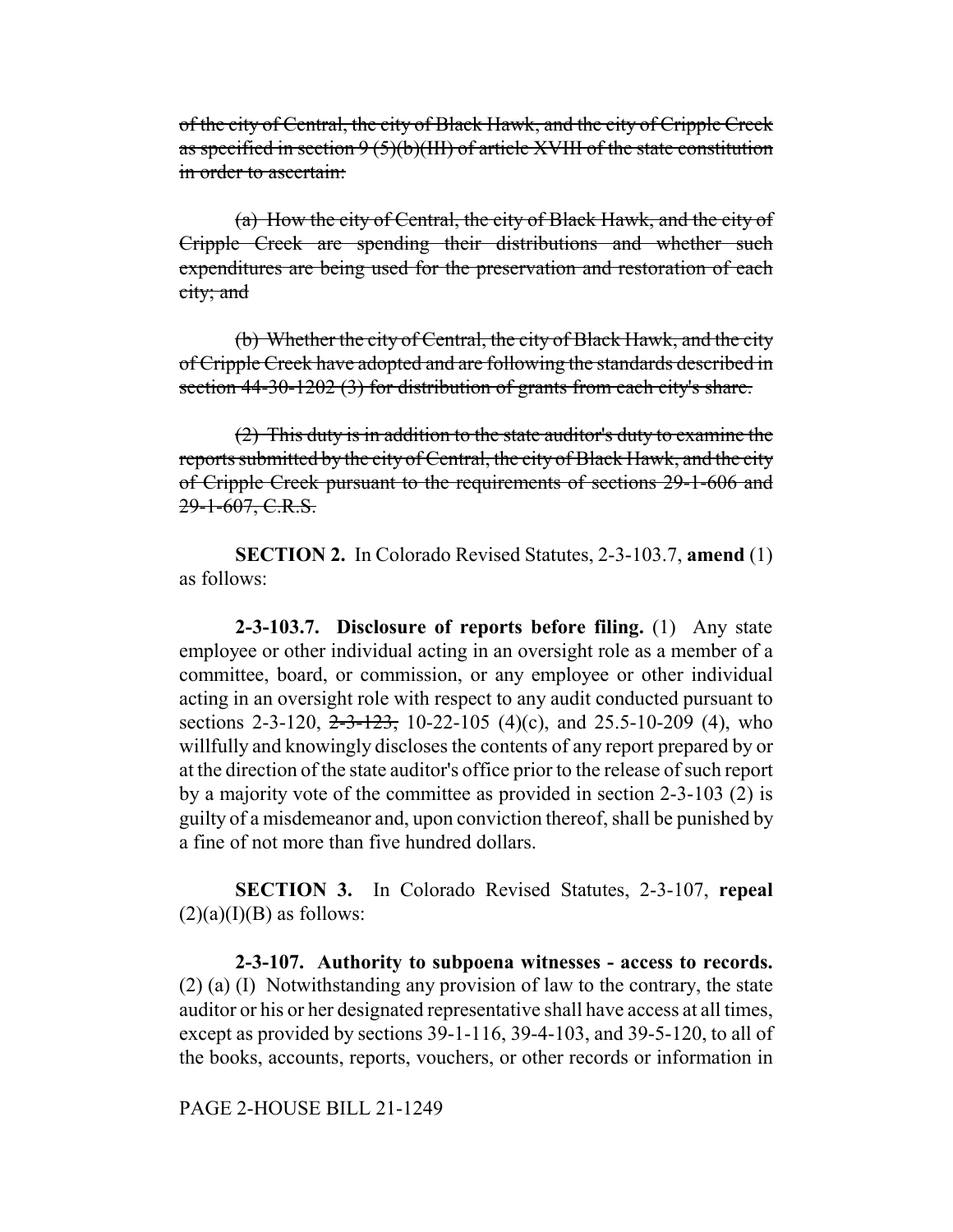any department, institution, or agency, including but not limited to records or information required to be kept confidential or exempt from public disclosure upon subpoena, search warrant, discovery proceedings, or otherwise. The authority of the state auditor or his or her designated representative to access at all times the books, accounts, reports, vouchers, or other records or information in accordance with this subsection (2)(a) also extends to any fiscal or performance audit the state auditor or his or her designated representative conducts of:

(B) The use of money in the state historical fund that is used for the preservation and restoration of the cities of Central, Black Hawk, and Cripple Creek in accordance with section 2-3-123;

**SECTION 4. Act subject to petition - effective date.** This act takes effect at 12:01 a.m. on the day following the expiration of the ninety-day period after final adjournment of the general assembly; except that, if a referendum petition is filed pursuant to section 1 (3) of article V of the state constitution against this act or an item, section, or part of this act within such period, then the act, item, section, or part will not take effect unless approved by the people at the general election to be held in